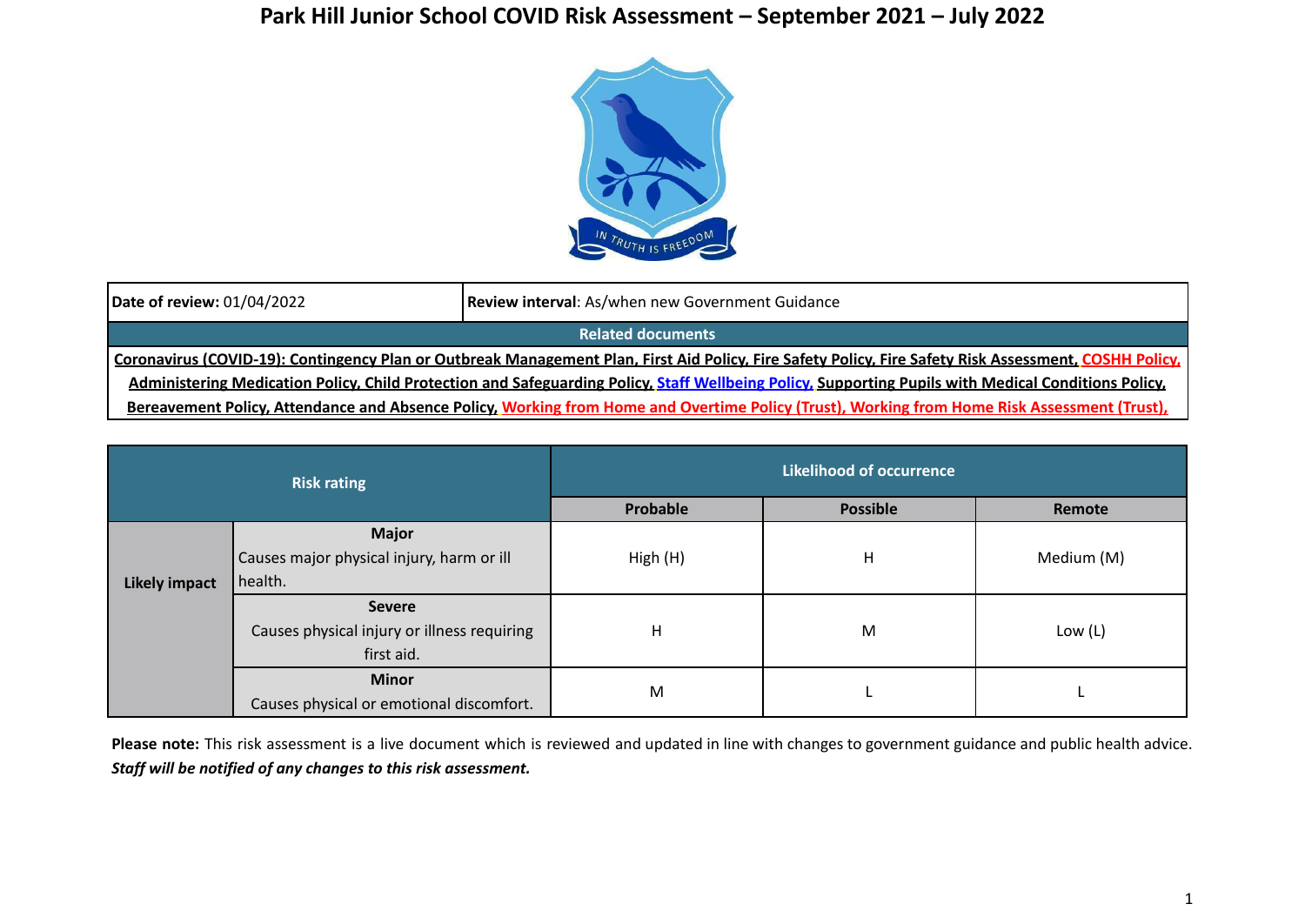| <b>Area for</b><br>concern                        | <b>Risk rating</b><br>prior to<br>action<br>H/M/L | <b>Recommended controls</b>                                                                                                                                                                                                                                                                                                                                                                                                                                                                                                                                                                                                                                                                                                                                                                                                                                                                                                                                                                                                                                                                                                                                                                       | In place?<br>Yes/No | <b>Risk rating</b><br>following<br>action<br>H/M/L |
|---------------------------------------------------|---------------------------------------------------|---------------------------------------------------------------------------------------------------------------------------------------------------------------------------------------------------------------------------------------------------------------------------------------------------------------------------------------------------------------------------------------------------------------------------------------------------------------------------------------------------------------------------------------------------------------------------------------------------------------------------------------------------------------------------------------------------------------------------------------------------------------------------------------------------------------------------------------------------------------------------------------------------------------------------------------------------------------------------------------------------------------------------------------------------------------------------------------------------------------------------------------------------------------------------------------------------|---------------------|----------------------------------------------------|
| <b>Awareness of</b><br>policies and<br>procedures | ${\sf M}$                                         | All staff, volunteers, parents, pupils, visitors and contractors are aware of all relevant<br>$\bullet$<br>policies and procedures, Risk Assessments including, but not limited to, the following:<br><b>CORONAVIRUS CONTINGENCY PLAN</b><br><b>Health and Safety Policy</b><br><b>First Aid Policy</b><br><b>Behaviour Policy</b><br>Pupils are supported to understand and follow the relevant school policies and<br>$\bullet$<br>procedures, including, but not limited to, the following:<br><b>Health and Safety Policy</b><br><b>Behavioural Policy</b><br>The school keeps up-to-date with advice issued by, but not limited to, the following:<br>$\bullet$<br><b>DfE</b><br><b>NHS</b><br>PHE<br>The school's local health protection team (HPT) - Croydon<br>$\overline{\phantom{a}}$<br>Pupils are made aware of the measures that are in place, e.g. infection control and<br>$\bullet$<br>behaviour expectations, via various methods, including visual aids around the school and<br>reminders from staff.<br>The Office Manager conducts a review of all supplier and contractor arrangements to<br>$\bullet$<br>ensure they are appropriate for the school's current operations. | Y                   |                                                    |
| <b>Positive</b><br><b>Coronavirus</b><br>cases    | M                                                 | All legal requirements regarding Covid have been lifted since 24th February 2022.<br>$\bullet$<br>Individuals who test positive for Covid are not legally obliged to inform the school.<br>$\bullet$<br>However, for the Health and Safety of everyone within the school community we have<br>asked that they inform us if they test positive. Noting that it is not a legal requirement.<br>There is no requirement to self isolate if one is a close contact.<br>$\bullet$<br>Asymptomatic Individuals who test positive are advised by the school to test using a<br>$\bullet$<br>lateral flow test (free until 1st April '22) on day 5 and return when the test is negative.                                                                                                                                                                                                                                                                                                                                                                                                                                                                                                                  | Y                   |                                                    |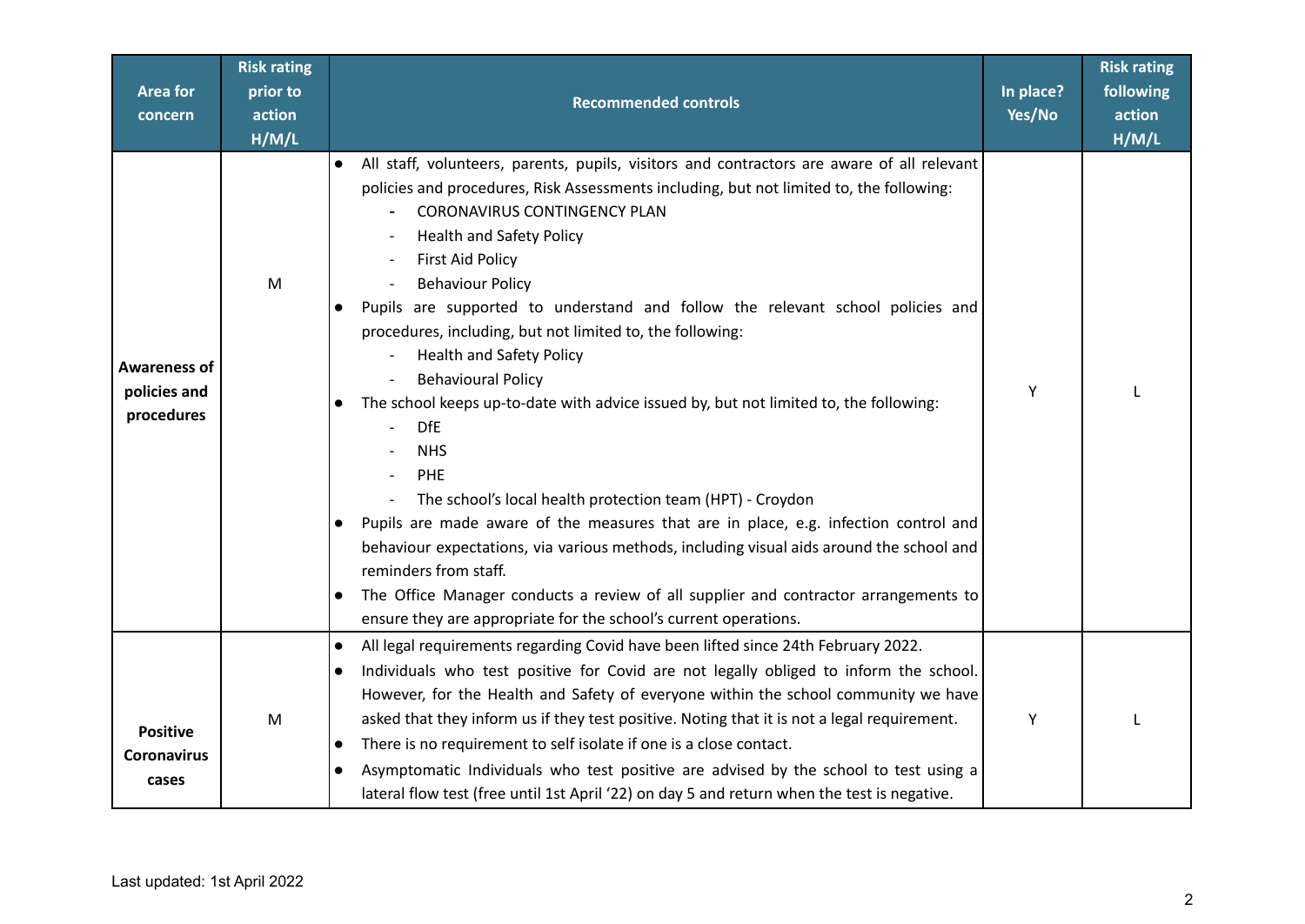|  | Symptomatic individuals are asked to isolate, test using a lateral flow test (free until 1st         |  |
|--|------------------------------------------------------------------------------------------------------|--|
|  | April '22) on day 5/6 and return when well enough to do so/ when they no longer have a               |  |
|  | temperature or headache.                                                                             |  |
|  | The school does not request evidence of negative test results or other medical evidence<br>$\bullet$ |  |
|  | before admitting individuals back to school after a period of self-isolation.                        |  |
|  | The school is no longer required to track and trace.<br>$\bullet$                                    |  |
|  | The school is no longer required to ask adults to test bi-weekly.<br>$\bullet$                       |  |
|  | Instances of staff, pupils, visitors and volunteers displaying symptoms of coronavirus are           |  |
|  | managed in line with local and national guidance and the <b>Infection Control Policy</b> .           |  |
|  | If anyone in the school develops coronavirus symptoms while at school, they are:                     |  |
|  | Sent home to begin isolation and advised to isolate for 5/6 days. This is only                       |  |
|  | advice and not legal.                                                                                |  |
|  | Pupils being sent home after displaying symptoms who are awaiting collection by a                    |  |
|  | parent are moved to the Medical Room where they can be isolated behind a closed door.                |  |
|  | If it is not possible to isolate the pupil, they are moved to an area which is at least two          |  |
|  | metres away from others. If required, a member of staff supervises the pupil.                        |  |
|  | In exceptional circumstances, where a pupil's parents cannot arrange to have their child             |  |
|  | collected, if the parent gives permission and is safe to do so, the child is directed to walk,       |  |
|  | cycle or scoot home. If this is not possible, the school makes alternative arrangements.             |  |
|  | If the pupil needs to use the toilet while awaiting collection, they use a toilet which is           |  |
|  | then cleaned and disinfected using standard cleaning products before being used by                   |  |
|  | anyone else.                                                                                         |  |
|  | Emergency assistance is called immediately if the pupil's symptoms worsen and they<br>$\bullet$      |  |
|  | require further medical care.                                                                        |  |
|  | PPE is worn by supervising staff if direct personal care is needed and they cannot                   |  |
|  | maintain a distance of two metres.                                                                   |  |
|  | Anyone who comes into contact with a symptomatic individual washes their hands                       |  |
|  | thoroughly for 20 seconds with soap and running warm water or hand sanitiser. The area               |  |
|  | around the symptomatic individual is cleaned with normal household bleach after they                 |  |
|  | have left the premises.                                                                              |  |
|  | Staff members do not need to self-isolate unless they develop symptoms themselves.                   |  |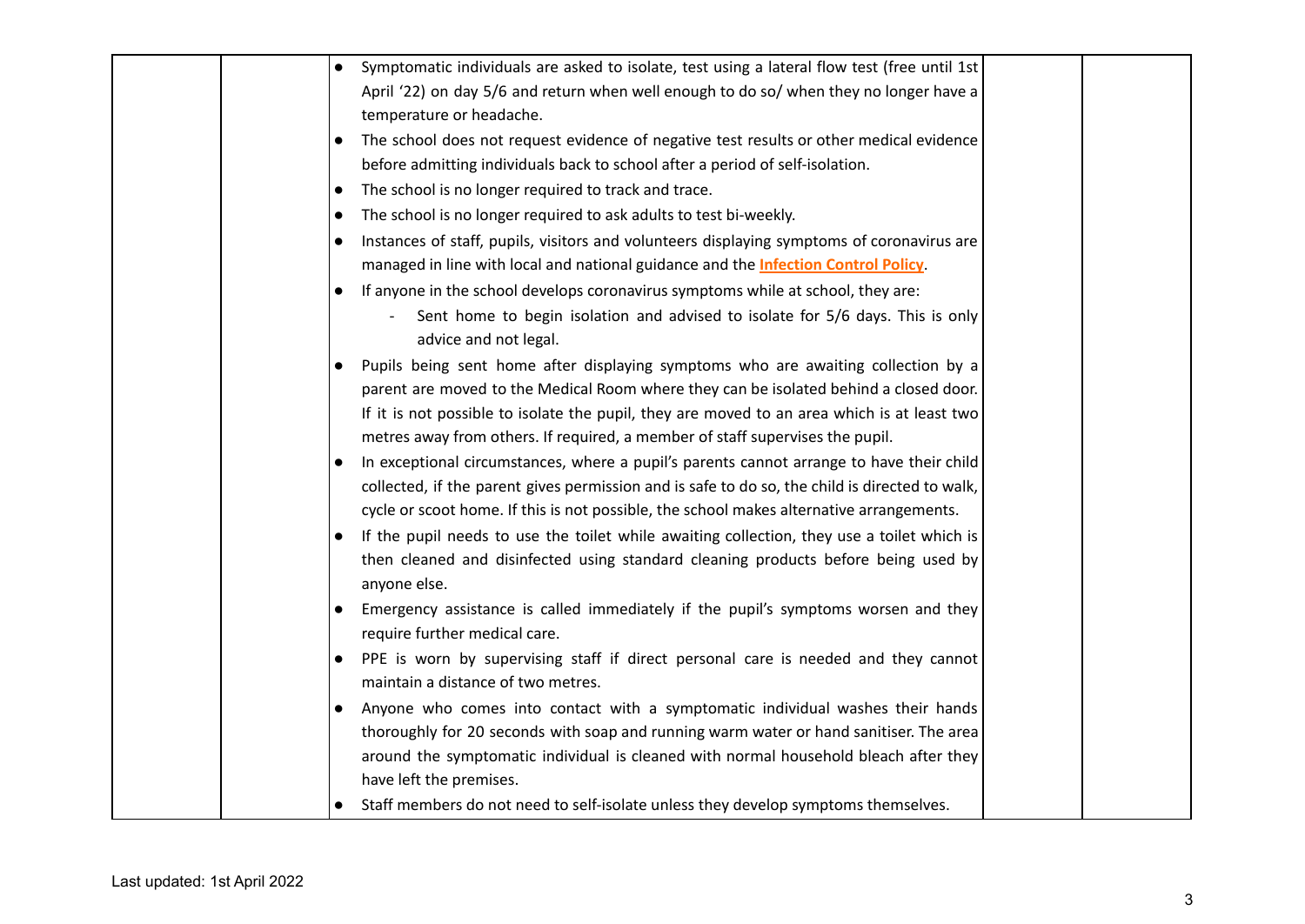|                                                |   | The school refuses to admit a pupil who is displaying symptoms of coronavirus where                                                                                                                                                                                                                                                                                                                                                                                                                                                                                                                                                                                                                                                                                                                                                                                  |   |   |
|------------------------------------------------|---|----------------------------------------------------------------------------------------------------------------------------------------------------------------------------------------------------------------------------------------------------------------------------------------------------------------------------------------------------------------------------------------------------------------------------------------------------------------------------------------------------------------------------------------------------------------------------------------------------------------------------------------------------------------------------------------------------------------------------------------------------------------------------------------------------------------------------------------------------------------------|---|---|
|                                                |   |                                                                                                                                                                                                                                                                                                                                                                                                                                                                                                                                                                                                                                                                                                                                                                                                                                                                      |   |   |
|                                                |   | their parents are insisting their child attends if, in its reasonable judgement, the pupil                                                                                                                                                                                                                                                                                                                                                                                                                                                                                                                                                                                                                                                                                                                                                                           |   |   |
|                                                |   | poses a risk of infection to other members of the school community.                                                                                                                                                                                                                                                                                                                                                                                                                                                                                                                                                                                                                                                                                                                                                                                                  |   |   |
| Face<br>coverings                              | H | Staff and visitors are NOT required to wear face coverings when moving around the<br>school premises outside of classrooms, and in communal areas. However, there is no<br>objection from the school if they choose to do so.<br>In the event of a school or local outbreak, the school adheres to advice from a director of<br>health that may include bringing back face coverings temporarily in communal areas and<br>classrooms for staff, pupils and visitors.<br>In the event that the school must return to using face coverings, the school remains<br>$\bullet$<br>sensitive to the fact that some people are less able to wear face coverings and that the<br>reasons for this may not be visible to others.<br>Individuals are not prevented from entering or attending school on the grounds that they<br>$\bullet$<br>are not wearing a face covering. | Y | M |
| <b>PPE</b>                                     | M | PPE is kept in the Medical room if required.<br>$\bullet$<br>Used PPE is disposed of properly using bins provided around the school. Staff and pupils<br>$\bullet$<br>are told not to use recycling bins for the disposing of PPE.<br>All PPE waste is put in a plastic rubbish bag which, once full, is tied and placed in a<br>second tied bag and stored in a suitable and secure place, marked for storage for 72<br>hours. Following this period, it is not put in the communal waste area.                                                                                                                                                                                                                                                                                                                                                                     | Υ |   |
| Hand<br>cleaning and<br>respiratory<br>hygiene | Н | Staff, pupils, visitors and contractors are informed that enhanced hygiene practices are<br>$\bullet$<br>still in place.<br>Suitable handwashing/sanitising facilities are provided for individuals to wash their hands<br>$\bullet$<br>regularly and at the following intervals:<br>Arrival at school<br>Before and after eating<br>Adequate amounts of tissues and bins are available in the relevant areas.<br>$\bullet$<br>Visual aids are displayed throughout the school reminding pupils to wash their hands<br>$\bullet$<br>regularly and follow the 'catch it, bin it, kill it' approach.<br>Pupils are instructed to cough or sneeze into their inner elbow and use a tissue to cover<br>$\bullet$<br>their mouths and noses where possible, disposing of the tissue in lidded bins.<br>Pupils wash their hands after they have coughed or sneezed.        | Υ | M |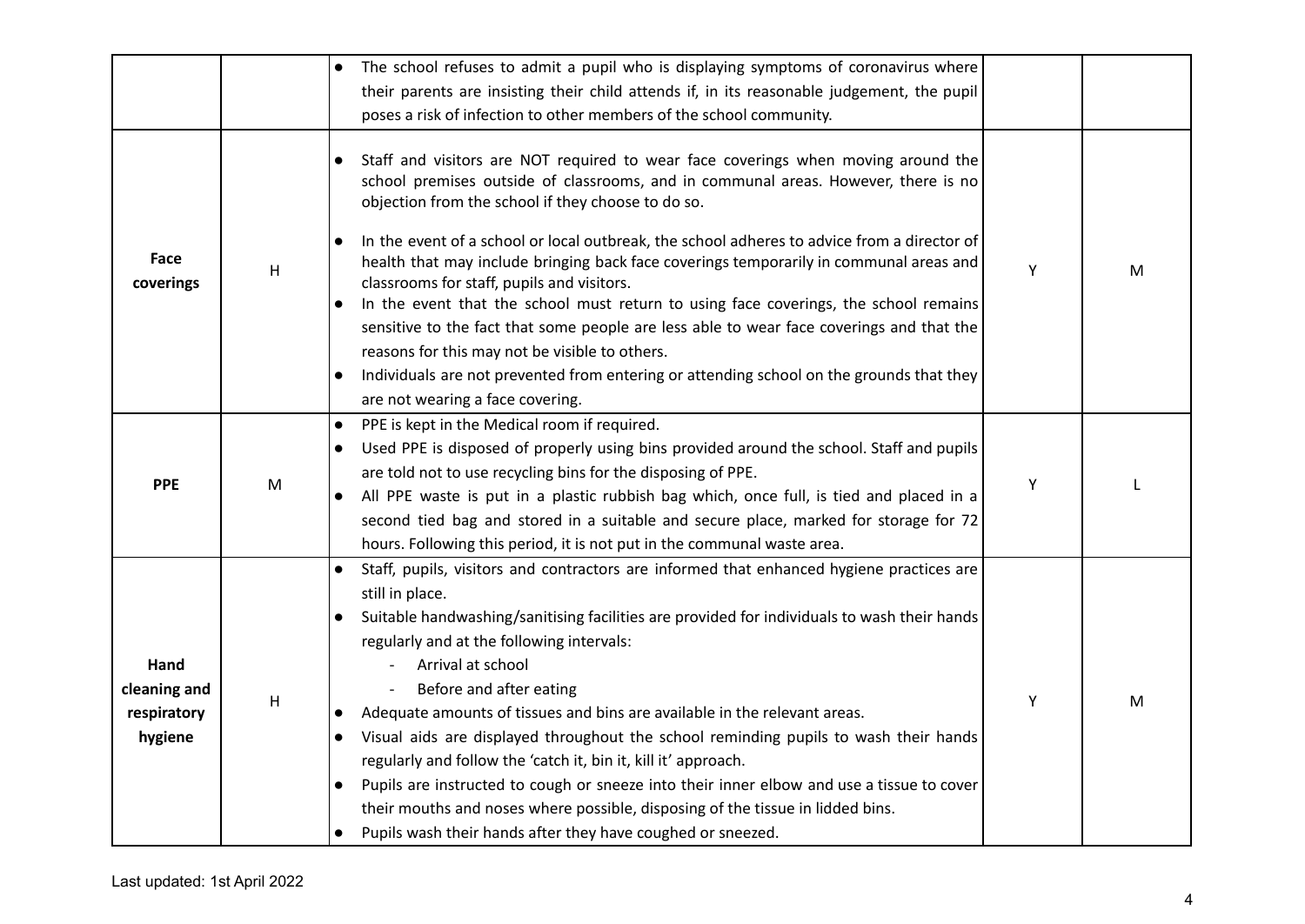| <b>Cleaning</b>             | M                                                                                                          | The school maintains an appropriate cleaning schedule as per health and safety and<br>$\bullet$<br>hygiene needs.<br>The site manager implements a cleaning schedule that ensures cleaning is generally to a<br>$\bullet$<br>high standard.<br>Provision for ensuring toilets are cleaned regularly.<br>The necessary areas of the school are deep cleaned with suitable cleaning agents and in<br>$\bullet$<br>line with the COSHH Policy termly.<br>Signs are placed in relevant areas to instruct staff and pupils to always flush toilets with<br>the lids down.                                                                                              | Y |   |
|-----------------------------|------------------------------------------------------------------------------------------------------------|-------------------------------------------------------------------------------------------------------------------------------------------------------------------------------------------------------------------------------------------------------------------------------------------------------------------------------------------------------------------------------------------------------------------------------------------------------------------------------------------------------------------------------------------------------------------------------------------------------------------------------------------------------------------|---|---|
| <b>Social</b><br>distancing | $\mathsf{M}% _{T}=\mathsf{M}_{T}\!\left( a,b\right) ,\ \mathsf{M}_{T}=\mathsf{M}_{T}\!\left( a,b\right) ,$ | Social distancing is not a requirement, however the school advises that people respect<br>$\bullet$<br>each other's personal space.<br>If a member of staff is uncomfortable with someone not wearing a face covering closeby<br>and they voice it, this should be respected.                                                                                                                                                                                                                                                                                                                                                                                     | Υ | M |
| <b>Resources</b>            | M                                                                                                          | Resources can be shared and the school will do its best to maintain this within year<br>groups. Where this is not possible, there are cleaning agents around the school for<br>cleaning resources and equipment.                                                                                                                                                                                                                                                                                                                                                                                                                                                  | Υ | M |
| Ventilation<br>and heating  | M                                                                                                          | Staff and pupils are made aware that enhanced ventilation is still in place.<br>$\bullet$<br>Where mechanical ventilation is used, recirculatory systems are adjusted to full fresh air<br>$\bullet$<br>where possible.<br>Where possible, the windows of occupied rooms are open. In cold weather, where this<br>$\bullet$<br>causes issues with thermal comfort, the following mitigations are put in place where<br>possible:<br>Classrooms are rearranged to minimise the discomfort caused by draughts from<br>open windows, e.g. by moving desks and chairs<br>Ventilation is increased while the space is unoccupied, e.g. during break- and<br>lunchtimes | Y |   |
| <b>Fire safety</b>          | M                                                                                                          | The site manager ensures that all fire detection, alarm system and fire extinguisher<br>checks are up-to-date.<br>The Office Manager and Estate Manager ensure that the fire management plan and fire<br>$\bullet$<br>safety risk assessment are up-to-date and applicable to any changes in people movement<br>or access, e.g. if parts of the school remain temporarily closed.                                                                                                                                                                                                                                                                                 | Υ |   |
| <b>Attendance</b><br>&      | H                                                                                                          | Parents are informed that the usual rules on school attendance apply - this means<br>$\bullet$<br>parents have a duty to ensure that their child attends regularly. Attendance is mandatory.                                                                                                                                                                                                                                                                                                                                                                                                                                                                      | Υ | M |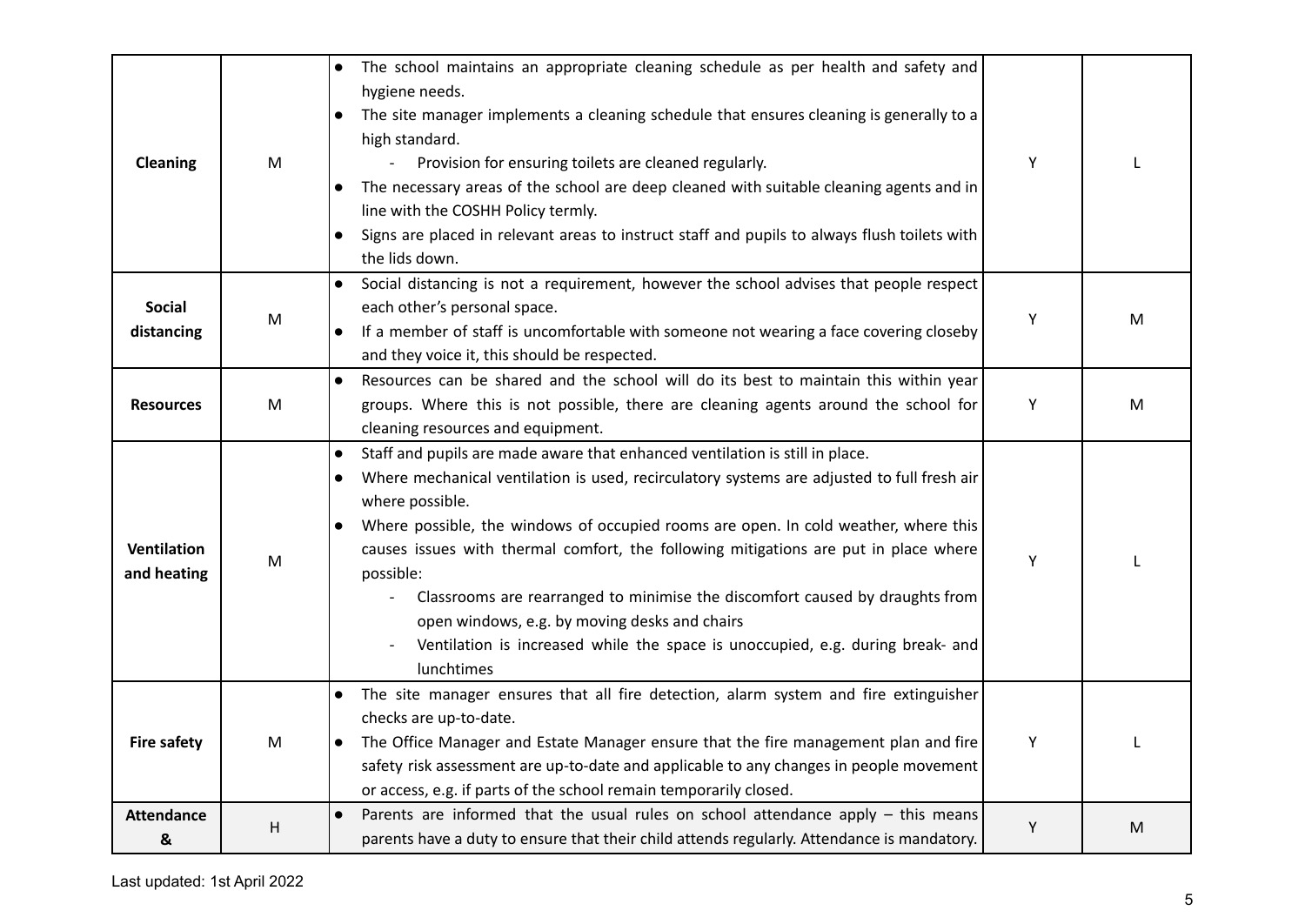| Remote            |   | The attendance register is taken as normal and absences are followed up, in line with the               |   |   |
|-------------------|---|---------------------------------------------------------------------------------------------------------|---|---|
| Learning          |   | Attendance and Absence Policy.                                                                          |   |   |
|                   |   | As of 24th March 2022, there is no longer a legal requirement to provide remote                         |   |   |
|                   |   | education. The school will consider remote education when children are unable to                        |   |   |
|                   |   | physically attend but are able to continue learning for a limited duration e.g. a pupil with            |   |   |
|                   |   | an infectious illness.                                                                                  |   |   |
|                   |   | If required, the Assistant headteacher ensures that pupils taught remotely are set work<br>$\bullet$    |   |   |
|                   |   | that as a minimum, covers four hours a day.                                                             |   |   |
|                   |   | In line with the latest guidance, pupils under the age of 18 who were previously<br>$\bullet$           |   |   |
|                   |   | considered to be clinically extremely vulnerable (CEV) are no longer considered CEV.                    |   |   |
| <b>Clinically</b> |   | Clinically vulnerable staff continue to attend school provided they follow the school's<br>$\bullet$    |   |   |
| vulnerable        | Η | control measures to minimise the risks of transmission.                                                 | Y | м |
| individuals       |   | CEV staff follow the same guidance as their colleagues, but may follow additional<br>$\bullet$          |   |   |
|                   |   | precautions outlined by their medical specialist.                                                       |   |   |
|                   |   | The headteacher ensures safe staffing ratios are met. If there are concerns about staffing<br>$\bullet$ |   |   |
|                   |   | capacity, the headteacher talks to the Trust and the LA.                                                |   |   |
|                   | M | The headteacher considers whether it is possible for specific staff undertaking certain<br>$\bullet$    | Y |   |
| <b>Workforce</b>  |   | roles to work from home without disrupting face-to-face education at the school.                        |   |   |
|                   |   | Line managers discuss and agree any proposed changes in role or responsibility with<br>$\bullet$        |   |   |
|                   |   | members of staff.                                                                                       |   |   |
|                   |   | Fresh air through ventilation is maximised, particularly through opening windows and<br>$\bullet$       |   |   |
| <b>Transport</b>  | M | ceiling vents.                                                                                          | Υ |   |
|                   |   | Face coverings are recommended to be worn by adults and pupils in enclosed and<br>$\bullet$             |   |   |
|                   |   | crowded places - this includes on public and dedicated school transport.                                |   |   |
|                   |   | The school's kitchen is fully open and operates within usual legal requirements.<br>$\bullet$           |   |   |
|                   |   | FSM or food parcels are provided for eligible pupils who are not attending school during<br>$\bullet$   |   |   |
| <b>Catering</b>   | M | term time where they:                                                                                   | Y |   |
|                   |   | Are self-isolating.                                                                                     |   |   |
|                   |   | Have symptoms or a positive test result.                                                                |   |   |
|                   |   | Are not attending as a result of local restrictions advised by the government.                          |   |   |
|                   |   | The usual rules on school uniform apply; however, the school takes a mindful and<br>$\bullet$           | Y |   |
| <b>Uniform</b>    |   | considerate approach to non-compliance.                                                                 |   |   |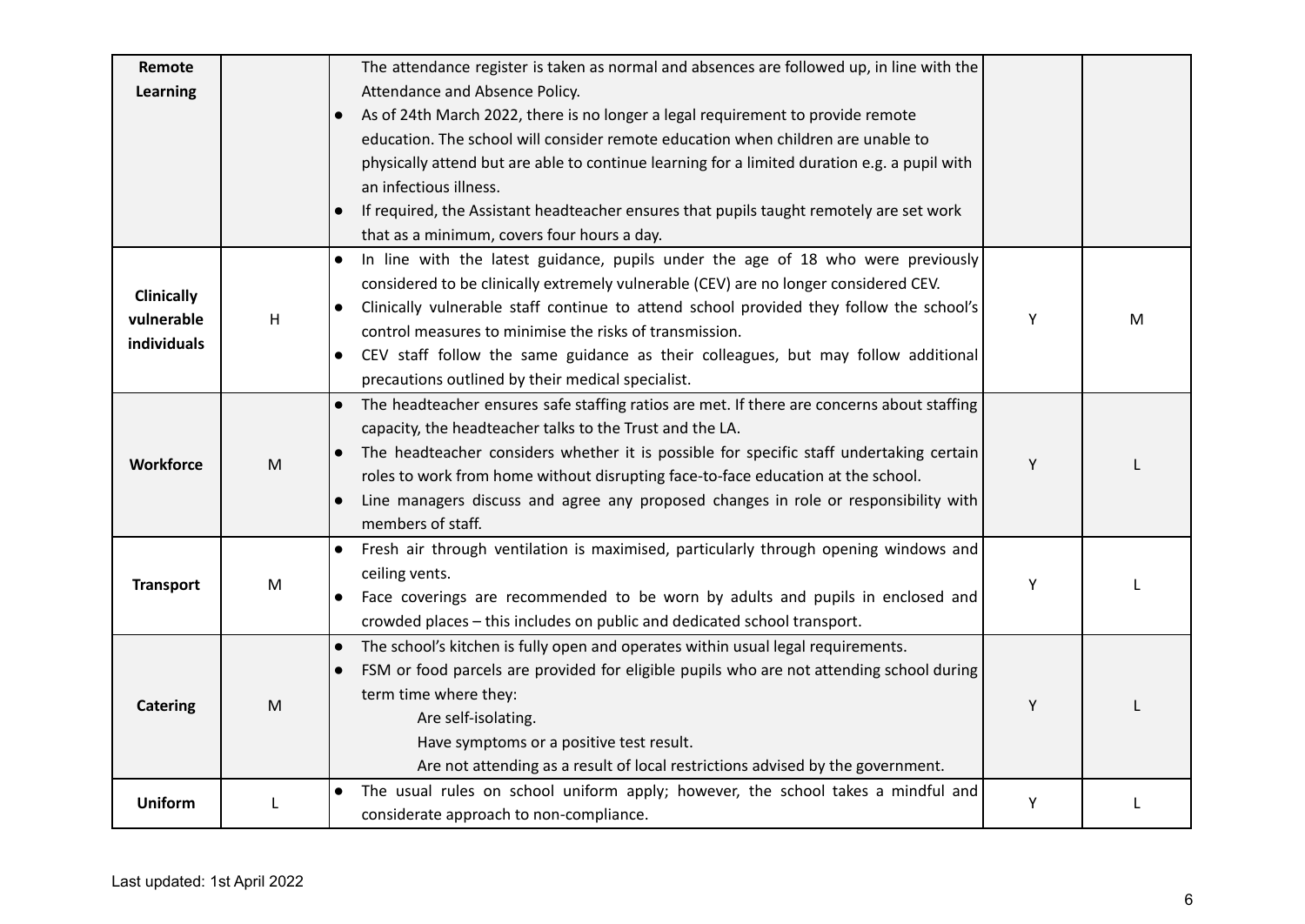|                              |   | To mitigate thermal discomfort caused by increased ventilation, pupils are able to wear                                                                                                                                                                                                                                                                                                                                                                                                                                                                                                                                                                                                                                                                                                                                                                                                                                                                                                                                        |   |  |
|------------------------------|---|--------------------------------------------------------------------------------------------------------------------------------------------------------------------------------------------------------------------------------------------------------------------------------------------------------------------------------------------------------------------------------------------------------------------------------------------------------------------------------------------------------------------------------------------------------------------------------------------------------------------------------------------------------------------------------------------------------------------------------------------------------------------------------------------------------------------------------------------------------------------------------------------------------------------------------------------------------------------------------------------------------------------------------|---|--|
|                              |   | additional, suitable indoor items of clothing in addition to their usual uniform - where                                                                                                                                                                                                                                                                                                                                                                                                                                                                                                                                                                                                                                                                                                                                                                                                                                                                                                                                       |   |  |
|                              |   | this occurs, no additional financial pressure is placed on parents.                                                                                                                                                                                                                                                                                                                                                                                                                                                                                                                                                                                                                                                                                                                                                                                                                                                                                                                                                            |   |  |
| <b>Educational</b><br>visits | M | Educational visits can take place. This includes a system of controls and the COVID-secure<br>$\bullet$<br>measures in place at the destination.<br>A full and thorough risk assessment is made in relation to all educational visits to ensure<br>$\bullet$<br>they can be undertaken safely.<br>Pupils are allowed on trips to outdoor public places and do not need to be restricted to<br>limits on gatherings<br>The school follows the guidelines relevant to trips to indoor spaces. Once inside:<br>$\bullet$<br>Staff are to remain with the pupils in the group.                                                                                                                                                                                                                                                                                                                                                                                                                                                     | Υ |  |
| <b>Extracurricula</b>        |   | The school works to provide all before and after-school educational activities and<br>$\bullet$                                                                                                                                                                                                                                                                                                                                                                                                                                                                                                                                                                                                                                                                                                                                                                                                                                                                                                                                |   |  |
| r activities                 |   | wraparound childcare for all pupils.                                                                                                                                                                                                                                                                                                                                                                                                                                                                                                                                                                                                                                                                                                                                                                                                                                                                                                                                                                                           |   |  |
| and                          | M | Parents are advised that the provision is available and there are legally no restrictions.<br>$\bullet$                                                                                                                                                                                                                                                                                                                                                                                                                                                                                                                                                                                                                                                                                                                                                                                                                                                                                                                        | Y |  |
| wraparound                   |   | Wraparound provisions including those of outside agencies are run in line with the<br>$\bullet$                                                                                                                                                                                                                                                                                                                                                                                                                                                                                                                                                                                                                                                                                                                                                                                                                                                                                                                                |   |  |
| provision                    |   | current government guidance i.e. are Covid secure.                                                                                                                                                                                                                                                                                                                                                                                                                                                                                                                                                                                                                                                                                                                                                                                                                                                                                                                                                                             |   |  |
| <b>Curriculum</b>            | M | The government's catch-up funding is utilised to ensure pupils receive the support they<br>$\bullet$<br>need to catch-up on learning lost due to the coronavirus pandemic.<br>School swimming and water safety lessons are conducted in line with Swim England's<br>$\bullet$<br>guidance & Measures are in place to minimise the risk of transmission in changing<br>rooms.<br>Large indoor spaces (Hall & Refectory) with maximised natural ventilation flows, e.g.<br>through opening windows and doors, are used where outdoor sports are not possible.<br>Staff overseeing indoor sports pay scrupulous attention to cleaning and hygiene.<br>$\bullet$<br>Staff are made aware that social distancing in sports is not required unless directed.<br>$\bullet$<br>External facilities are used in line with government guidance, including travel to and<br>$\bullet$<br>from those facilities.<br>Competitions between different schools, whether indoor or outdoor, can take place in<br>line with government guidance. | Y |  |
| Wellbeing                    | M | Staff are vigilant in discerning pupil mental health and report any concerns to the<br>SENDCO.<br>The school provides opportunities for pupils to talk about their mental health and<br>experiences.                                                                                                                                                                                                                                                                                                                                                                                                                                                                                                                                                                                                                                                                                                                                                                                                                           | Υ |  |